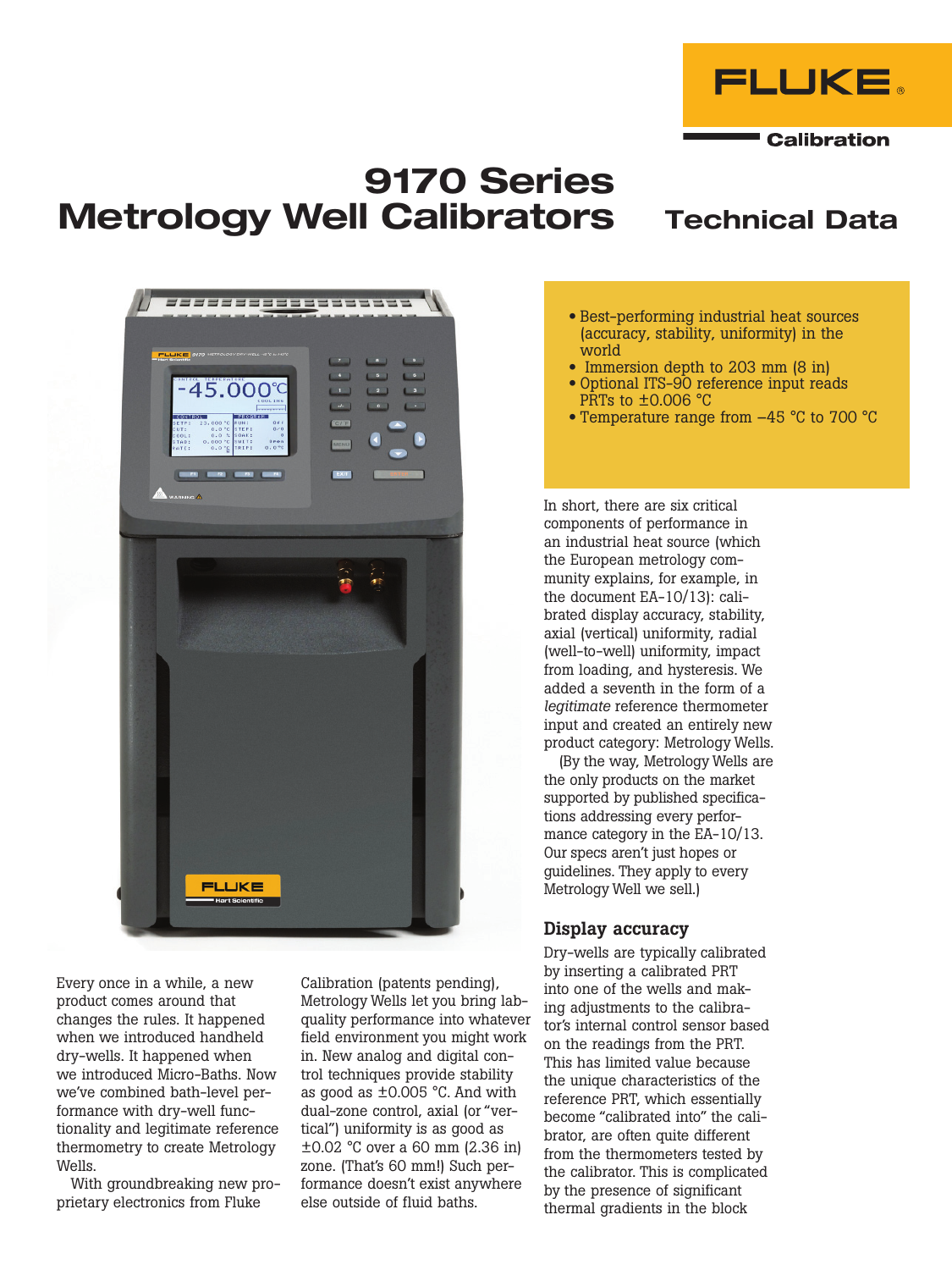

### Built-In Reference Thermometry!

Fluke Calibrationhas been making the world's best thermometer readout devices for quite some time. Our Super-Thermometer, Black Stack, and Tweener thermometers are well-known everywhere. Now we're making our proprietary Tweener measurement circuitry available directly in a heat source — our new Metrology Wells.

This optionally built-in input accepts 100-, 25-, and 10-ohm PRTs. It reads thermometer probes accurately from ±0.006 °C at 0 °C to ±0.027 °C at 661 °C, not including errors from the probe. It is compatible with every PRT sold by Fluke Calibration and connects to Metrology Wells via a 5-pin DIN connector.

Two things dramatically differentiate the Tweener circuit from the measurement electronics built into many drywells. First, it accepts unique ITS-90 characterization coefficients from reference thermometers, which allow you to take full advantage of the accuracies of those thermometers. Second, it comes with a traceable, accredited calibration, providing you full confidence in the integrity of its measurements.

Nothing beats a Fluke Calibration Metrology Well for industrial thermal performance. And nothing beats a Tweener measurement for built-in reference thermometry.

and inadequate sensor immersion into blocks that are simply too short.

Metrology Wells are different. Temperature gradients, loading effects, and hysteresis have been minimized to make the calibration of the display much more meaningful. We use only traceable, accredited PRTs to calibrate Metrology Wells and our proprietary electronics consistently demonstrate repeatable accuracy more than ten times better than our specs, which range from  $\pm$ 0.1 °C at the most commonly used temperatures to ±0.25 °C at 661 °C.

For even better accuracy, Metrology Wells may be ordered with built-in electronics for reading external PRTs with ITS-90 characterizations. (See sidebar, Built-in Reference Thermometry, above.)

#### **Stability**

Heat sources from Fluke Calibration have long been known as the most stable heat sources in the world. It only gets better with Metrology Wells. Both low-temperature units (Models 9170 and 9171) are stable to ±0.005 °C over their full range. Even the 700 °C unit (Model 9173) achieves stability of ±0.03 °C. Better stability can only be found in fluid baths

and primary fixed-point devices. The "off-the-shelf controllers" used by most dry-well manufacturers simply can't provide this level of performance.

#### Axial uniformity

The EA-10/13 document suggests that dry-wells should include a zone of maximum temperature homogeneity, which extends for 40 mm (1.54 in), usually at the bottom of a well. Metrology Wells, however, combine our unique electronics with dual-zone control and more well depth than is found in dry-wells to provide homogeneous zones over 60 mm (2.36 in). Vertical gradients in these zones range from ±0.02 °C at 0 °C to ±0.4 °C at 700 °C.

What's more, Metrology Wells actually have these specifications published for each unit, and we stand by them.

#### Radial uniformity

Radial uniformity is the difference in temperature between one well and another well. For poorly designed heat sources, or when large-diameter probes are used, these differences can be very large. For Metrology Wells, we define our specification as the largest temperature difference

between the vertically homogeneous zones of any two wells that are each 6.4 mm (0.25 in) in diameter or smaller. The cold units (9170 and 9171) provide radial uniformity of ±0.01 °C and the hot units (9172 and 9173) range from ±0.01 °C to ±0.04 °C (at 700 °C).

#### Loading

Loading is defined as the change in temperature sensed by a reference thermometer inserted into the bottom of a well after the rest of the wells are filled with thermometers, too.

For Metrology Wells, loading effects are minimized for the same reasons that axial gradients are minimized. We use deeper wells than found in dry-wells. And we utilize proprietary dualzone controls. Loading effects are as minimal as ±0.005 °C in the cold units.

#### Hysteresis

Thermal hysteresis exists far more in internal control sensors than in good-quality reference PRTs. It is evidenced by the difference in two external measurements of the same set-point temperature when that temperature is approached from two different directions (hotter or colder) and is usually largest at the midpoint of a heat source's temperature range. It exists because control sensors are typically designed for ruggedness and do not have the "strain free" design characteristics of SPRTs, or even most PRTs. For Metrology Wells, hysteresis effects range from 0.025 °C to 0.07 °C.

#### Immersion depth

Immersion depth matters. Not only does it help minimize axial gradient and loading effects, it helps address the unique immersion characteristics of each thermometer tested in the heat source. Those characteristics include the location and size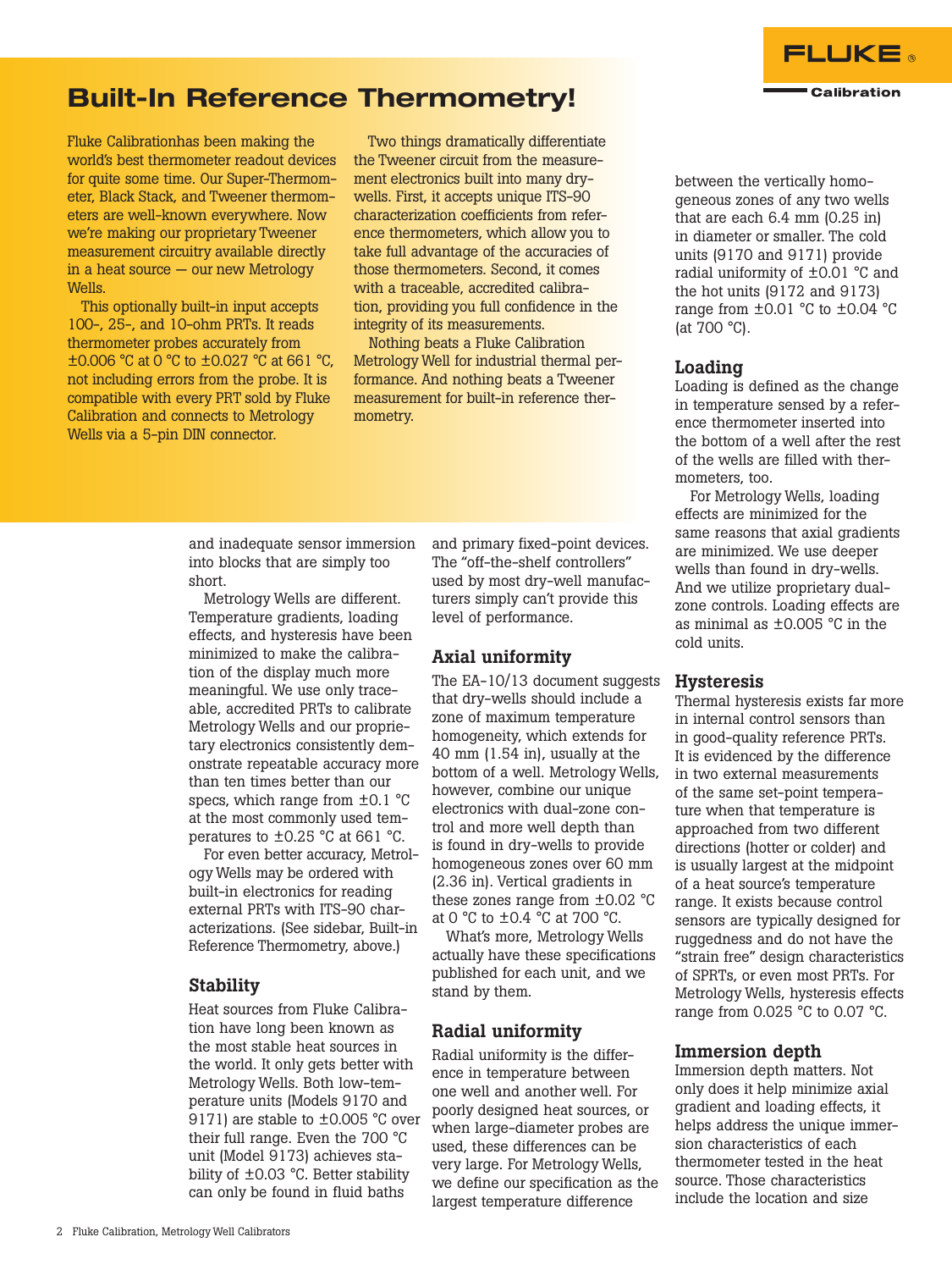

|        | CONTROL TEMPERATURE           |              |              |         |             |
|--------|-------------------------------|--------------|--------------|---------|-------------|
|        |                               |              |              |         |             |
| REF    | <b>TEMPERATURE</b>            |              |              | COOLING |             |
|        | 100.010 °C                    |              |              |         |             |
|        |                               |              |              |         |             |
| CONTRO |                               |              |              | PROGRAM |             |
| SETP:  | 23.000 °C RUN:                |              |              |         | 0 f f       |
| CUT:   |                               |              | 0.0°C ISTEP: |         | $0\times 0$ |
| COOL:  |                               | $0.0 \times$ | SOAK:        |         | $\Omega$    |
| STAB:  | 0.000 °C<br>$0.0\frac{°C}{m}$ |              | SWIT:        |         | Oren        |

Metrology Well displays offer all the information deeded to perform calibrations—control and reference probe temperatures, heating and cooling status, set-point temperature, stability criteria, and more.

of the actual sensor within the probe, the width and thermal mass of the probe, and the lead wires used to connect the sensor to the outside world. Metrology Wells feature well depths of 203 mm (8 in) in the Models 9171, 9172, and 9173. The Model 9170 is 160 mm (6.3 in) deep to facilitate temperature of –45 °C.

#### Other great features

A large LCD display, numeric keypad, and on-screen menus make use of Metrology Wells simple and intuitive. The display shows the block temperature, built-in reference thermometer temperature, cutout temperature, stability criteria, and ramp rate. The user interface can be configured to display in English, French, or Chinese.

All four models come with an RS-232 serial interface and the Model 9930, Interface-*it* software. All are also compatible with Model 9938 MET/TEMP II software for completely automated calibrations of RTDs, thermocouples, and thermistors (Metrology Wells with built-in reference input options will be compatible with MET/TEMP II in early 2006).

Even without a PC, Metrology Wells have four different preprogrammed calibration tasks that allow up to eight temperature set points with "ramp and soak" times between each. There is an automated "switch test" protocol that zeros in on the "dead-band" for thermal switches. And a dedicated °C/°F button allows for easy switching of temperature units.

Any of six standard inserts may be ordered with each unit, accommodating a variety of metric- and imperial-sized probe diameters. (See inset at right.) And Metrology Wells are small enough and light enough to go anywhere.

### 9170

The Model 9170 achieves the lowest temperatures of the series, reaching –45 °C in normal room conditions. The 9170 is stable to ±0.005 °C over its full temperature range (up to 140 °C) and has 160 mm (6.3 in) of immersion depth. With axial uniformity of  $\pm$ 0.02 °C and radial uniformity of ±0.01 °C, this model delivers exceptional uncertainty budgets and is perfect for a variety of pharmaceutical and other applications.





Insert "F"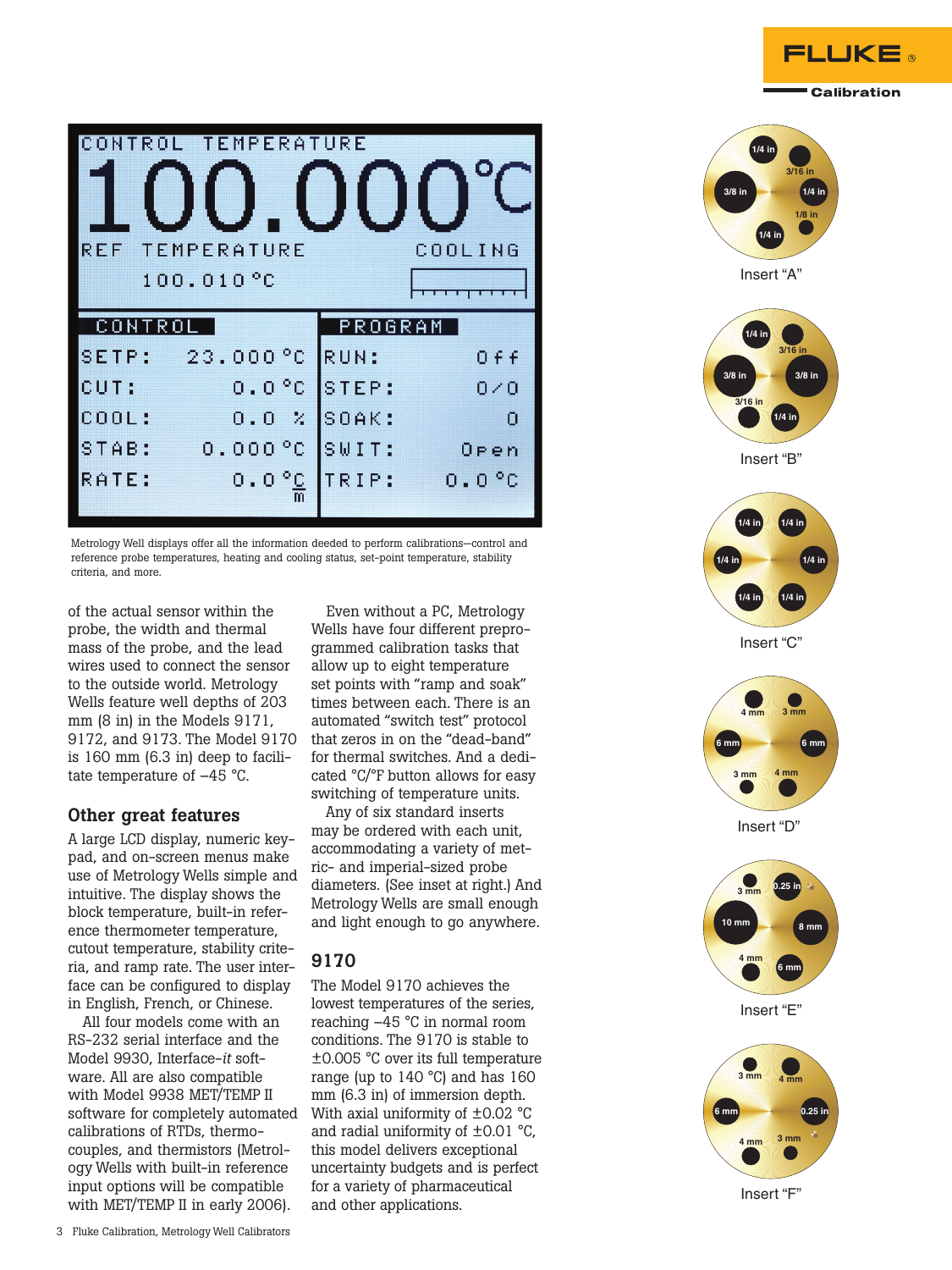



The Metrology Well family consist of four models (Model 9170, 9171, 9172, amd 9173) which, combined, cover a temperature range of  $-45\degree$ C to 700 $\degree$ C.

#### 9171

If you need more depth, the Model 9171 provides 203 mm (8 in) of immersion over temperatures from –30 °C all the way to 155 °C with full-range stability of ±0.005 °C. Just like the 9170, this dry-well has exceptional axial and radial uniformity. The display of the 9171 is calibrated to an accuracy of  $\pm 0.1$  °C over its full range.

#### 9172

The Model 9172 provides temperatures from 35 °C to 425 °C with a calibrated display accurate to ±0.2 °C at 425 °C. In addition to exceptional accuracy, the 9172 is stable from  $\pm 0.005$  °C to  $\pm 0.01$  °C, depending on temperature. With 203 mm (8 in) of immersion, the 9172 significantly reduces stem conduction errors at high temperatures.

#### 9173

For work between 50 °C and 700 °C, the Model 9173 provides

unmatched performance. The 9173 has a display accuracy of ±0.25 °C at 700 °C and an immersion depth of 203 mm (8 in). Stability and uniformity performance of this unit are enough to dramatically reduce uncertainty budgets for calibrations of thermometers at high temperatures.

Of course, there's still a place in the world for dry-wells or "dry block" calibrators. In fact, Fluke Calibration makes and will continue to make some of the best performing, portable, fast drywells in the world. There's still nothing better for a quick test of industrial temperature sensor performance.

We just can't resist the urge, though, to keep coming up with breakthrough product designs that can dramatically impact the ways people work and the results they see. For the absolute best performance in a portable temperature source, Metrology Wells raise the standard to an entirely new level.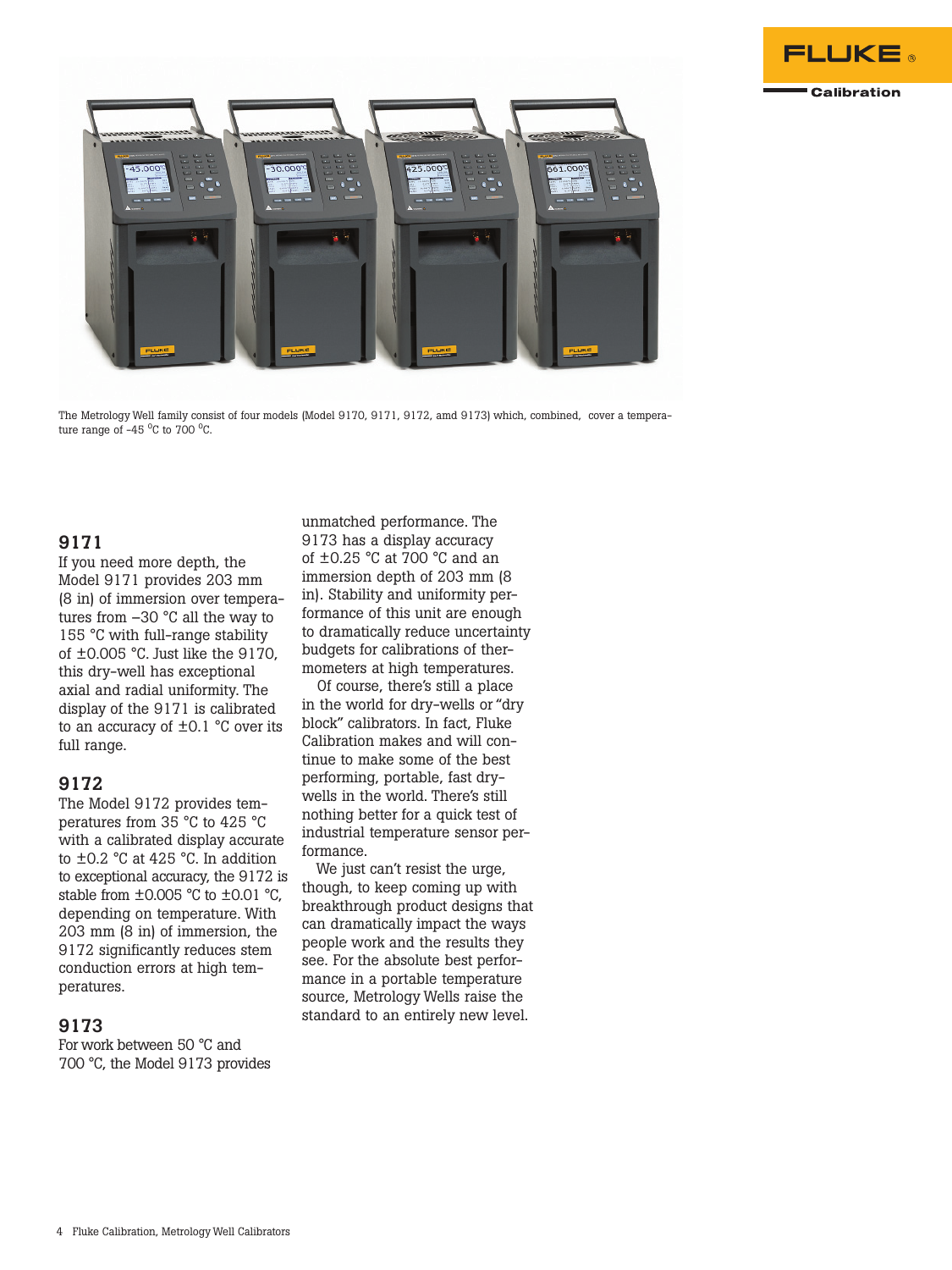

# **Specifications**

|                                                                                  | 9170                                                                                          | 9171                                                                                                        | 9172                                                                                                                                                                               | 9173                                                                      |  |
|----------------------------------------------------------------------------------|-----------------------------------------------------------------------------------------------|-------------------------------------------------------------------------------------------------------------|------------------------------------------------------------------------------------------------------------------------------------------------------------------------------------|---------------------------------------------------------------------------|--|
| Range (at 23 °C ambient)                                                         | $-45$ °C to 140 °C<br>(-49 °F to 284 °F)                                                      | $-30$ °C to 155 °C<br>(-22 °F to 311 °F)                                                                    | 35 °C to 425 °C<br>(95 °F to 797 °F)                                                                                                                                               | 50 °C to 700 °C+<br>(122 °F to 1292 °F)                                   |  |
| Display accuracy                                                                 | $\pm 0.1$ °C full range                                                                       |                                                                                                             | ±0.1 °C at 100 °C<br>$\pm 0.15$ °C at 225 °C<br>±0.2 °C at 425 °C                                                                                                                  | $\pm 0.2$ °C at 425 °C<br>$\pm 0.25$ °C at 660 °C                         |  |
| <b>Stability</b>                                                                 |                                                                                               | ±0.005 °C full range                                                                                        | ±0.005 °C to 100 °C<br>$\pm 0.008$ °C to 225 °C<br>±0.01 °C to 425 °C                                                                                                              | $\pm 0.005$ °C to 100 °C<br>±0.01 °C to 425 °C<br>±0.03 °C to 700 °C      |  |
| Axial uniformity (60 mm)                                                         | $\pm 0.1$ °C at $-45$ °C<br>±0.04 °C at -35 °C<br>$\pm 0.02$ °C at 0 °C<br>±0.07 °C at 140 °C | ±0.025 °C at -30 °C<br>$\pm 0.02$ °C at 0 °C<br>±0.07 °C at 155 °C                                          | ±0.05 °C at 100 °C<br>$\pm 0.1$ °C at 225 °C<br>±0.2 °C at 425 °C                                                                                                                  | $\pm 0.1$ °C at 100 °C<br>±0.25 °C at 425 °C<br>±0.4 °C at 700 °C         |  |
| Radial uniformity                                                                |                                                                                               | $\pm 0.01$ °C full range                                                                                    | ±0.01 °C at 100 °C<br>±0.02 °C at 225 °C<br>$\pm 0.025$ °C at 425 °C                                                                                                               | $\pm 0.01$ °C at 100 °C<br>±0.025 °C at 425 °C<br>$\pm 0.04$ °C at 700 °C |  |
| Loading effect (with a 6.35 mm<br>reference probe and three<br>6.35 mm probes)   | $\pm 0.02$ °C at $-45$ °C<br>$\pm 0.005$ °C at -35 °C<br>±0.01 °C at 140 °C                   | ±0.005 °C at -30 °C<br>$\pm 0.005$ °C at 0 °C<br>$\pm 0.01$ °C at 155 °C                                    | $\pm 0.01$ °C full range                                                                                                                                                           | ±0.02 °C at 425 °C<br>±0.04 °C at 700 °C                                  |  |
| <b>Hysteresis</b>                                                                |                                                                                               | $0.025$ °C                                                                                                  | 0.04 °C                                                                                                                                                                            | 0.07 °C                                                                   |  |
| Well depth                                                                       | 160 mm (6.3 in)                                                                               |                                                                                                             | 203 mm (8 in)                                                                                                                                                                      |                                                                           |  |
| Resolution                                                                       |                                                                                               |                                                                                                             | 0.001 °C                                                                                                                                                                           |                                                                           |  |
| Display                                                                          |                                                                                               |                                                                                                             | LCD. °C or °F. user-selectable                                                                                                                                                     |                                                                           |  |
| Key pad                                                                          |                                                                                               | Ten key with decimal and $+/-$ button. Function keys, menu key, and $°C$ / $°F$ key.                        |                                                                                                                                                                                    |                                                                           |  |
| Cooling time                                                                     | 44 min: 23 °C to -45 °C<br>19 min: 23 °C to -30 °C<br>19 min: 140 °C to 23 °C                 | 30 min: 23 °C to -30 °C<br>25 min: 155 °C to 23 °C                                                          | 220 min: 425 °C to 35 °C<br>100 min: 425 °C to 100 °C                                                                                                                              | 235 min: 700 °C to 50 °C<br>153 min: 700 °C to 100 °C                     |  |
| <b>Heating time</b>                                                              | 32 min: 23 °C to 140 °C<br>45 min: -45 °C to 140 °C                                           | 44 min: 23 °C to 155 °C<br>56 min: -30 °C to 155 °C                                                         | 27 min: 35 °C to 425 °C                                                                                                                                                            | 46 min: 50 °C to 700 °C                                                   |  |
| Size (height x width x depth)                                                    |                                                                                               |                                                                                                             | 366 x 203 x 323 mm (14.4 x 8 x 12.7 in)                                                                                                                                            |                                                                           |  |
| Weight                                                                           | 15 kg (33 lb)                                                                                 | 15 kg (33 lb)                                                                                               | 13.2 kg (29 lb)                                                                                                                                                                    | 15 kg (33 lb)                                                             |  |
| Power                                                                            |                                                                                               | 115 VAC $(\pm 10\%)$ , 6.3 A, or<br>230 VAC (±10%), 3.15 A                                                  |                                                                                                                                                                                    | 115 VAC $(\pm 10\%)$ , 10 A, or 230 VAC $(\pm 10\%)$ , 5 A                |  |
| Computer interface                                                               |                                                                                               |                                                                                                             | RS-232 Interface with 9930 Interface-it control software included                                                                                                                  |                                                                           |  |
| <b>Traceable calibration (NIST)</b>                                              | Data at -45 °C, 0 °C, 50 °C,<br>100 °C, and 140 °C                                            | Data at -30 °C, 0 °C, 50 °C,<br>100 °C, and 155 °C                                                          | Data at 100 °C, 150 °C,<br>$250 °C$ ,<br>350 °C, and 425 °C                                                                                                                        | Data at 100 °C, 200 °C, 350 °C,<br>500 °C, and 660 °C                     |  |
| tCalibrated to 660 °C; reference thermometer recommended at higher temperatures. |                                                                                               |                                                                                                             |                                                                                                                                                                                    |                                                                           |  |
| <b>Specifications</b>                                                            |                                                                                               |                                                                                                             | Built-in reference input                                                                                                                                                           |                                                                           |  |
| <b>Temperature range</b>                                                         |                                                                                               |                                                                                                             | $-200$ °C to 962 °C (-328 °F to 1764 °F)                                                                                                                                           |                                                                           |  |
| Resistance range                                                                 | $0$ Ω to 400 Ω, auto-ranging                                                                  |                                                                                                             |                                                                                                                                                                                    |                                                                           |  |
| Characterizations                                                                | ITS-90 subranges 4, 6, 7, 8, 9, 10, and 11 Callendar-Van Dusen (CVD): RO, $\mu$ ,             |                                                                                                             |                                                                                                                                                                                    |                                                                           |  |
| Resistance accuracy                                                              | 0 Ω to 20 Ω: 0.0005 Ω<br>20 Ω to 400 Ω: 25 ppm                                                |                                                                                                             |                                                                                                                                                                                    |                                                                           |  |
| <b>Temperature accuracy (does</b><br>not include probe uncertainty)              |                                                                                               | $10 \Omega$ PRTs:<br>±0.013 °C at 0 °C<br>±0.014 °C at 155 °C<br>±0.019 °C at 425 °C<br>±0.028 °C at 700 °C | 25 $\Omega$ and 100 $\Omega$ PRTs:<br>$\pm 0.007$ °C at $-100$ °C<br>±0.006 °C at 0 °C<br>±0.011 °C at 155 °C<br>±0.013 °C at 225 °C<br>±0.019 °C at 425 °C<br>±0.027 °C at 661 °C |                                                                           |  |
| <b>Resistance resolution</b>                                                     |                                                                                               |                                                                                                             | $0$ Ω to 20 Ω: 0.0001 Ω<br>20 Ω to 400 Ω: 0.001 Ω                                                                                                                                  |                                                                           |  |
| <b>Measurement period</b>                                                        | 1 second                                                                                      |                                                                                                             |                                                                                                                                                                                    |                                                                           |  |
| Probe connection                                                                 |                                                                                               |                                                                                                             | 4-wire with shield, 5-pin DIN connector                                                                                                                                            |                                                                           |  |
| Calibration                                                                      |                                                                                               | NVLAP accredited (built-in reference input only), NIST-traceable calibration provided                       |                                                                                                                                                                                    |                                                                           |  |